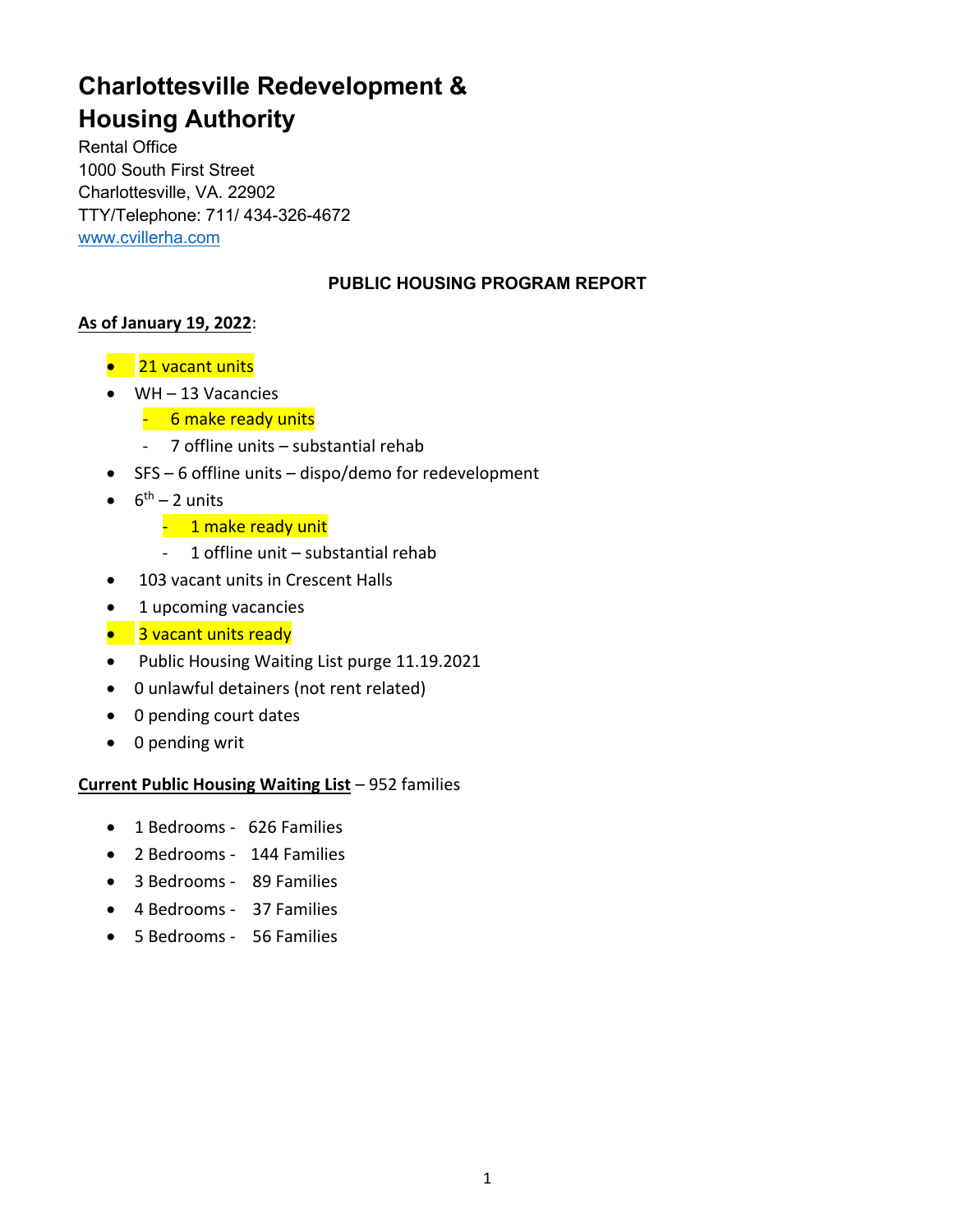#### **Accounts Receivable** (0-30 days, ending date 1.19.2022)

| <b>Property</b>        | <b>Outstanding Balance</b> |
|------------------------|----------------------------|
| Houses                 | \$690                      |
| 6 <sup>th</sup> Street | \$4,965.00                 |
| <b>Crescent Halls</b>  | \$319.00                   |
| Michie                 | \$1,380.00                 |
| Riverside              | \$4,295.00                 |
| South First Street     | \$8,806.00                 |
| Westhaven              | \$10,238.90                |
| Madison                | \$1,894.00                 |

#### **Accounts Receivable** (Total Unpaid Charges ending date 1.19.2022)

| <b>Property</b>        | <b>Outstanding Balance</b> |
|------------------------|----------------------------|
| Houses                 | \$3,314.00                 |
| 6 <sup>th</sup> Street | \$12,901.94                |
| <b>Crescent Halls</b>  | \$319.00                   |
| Michie                 | \$1,771.55                 |
| Riverside              | \$12,623.00                |
| South First Street     | \$23,055.03                |
| Westhaven              | \$37,956.13                |
| Madison                | \$5,982.00                 |

### **Collection Efforts**

Late Notices Phone contact Rental Relief Efforts: CRHA has applied for rental relief grants for 46 residents CRHA has assisted outside agencies with 32 residents CRHA has received \$28,121.00 in payments for 10 residents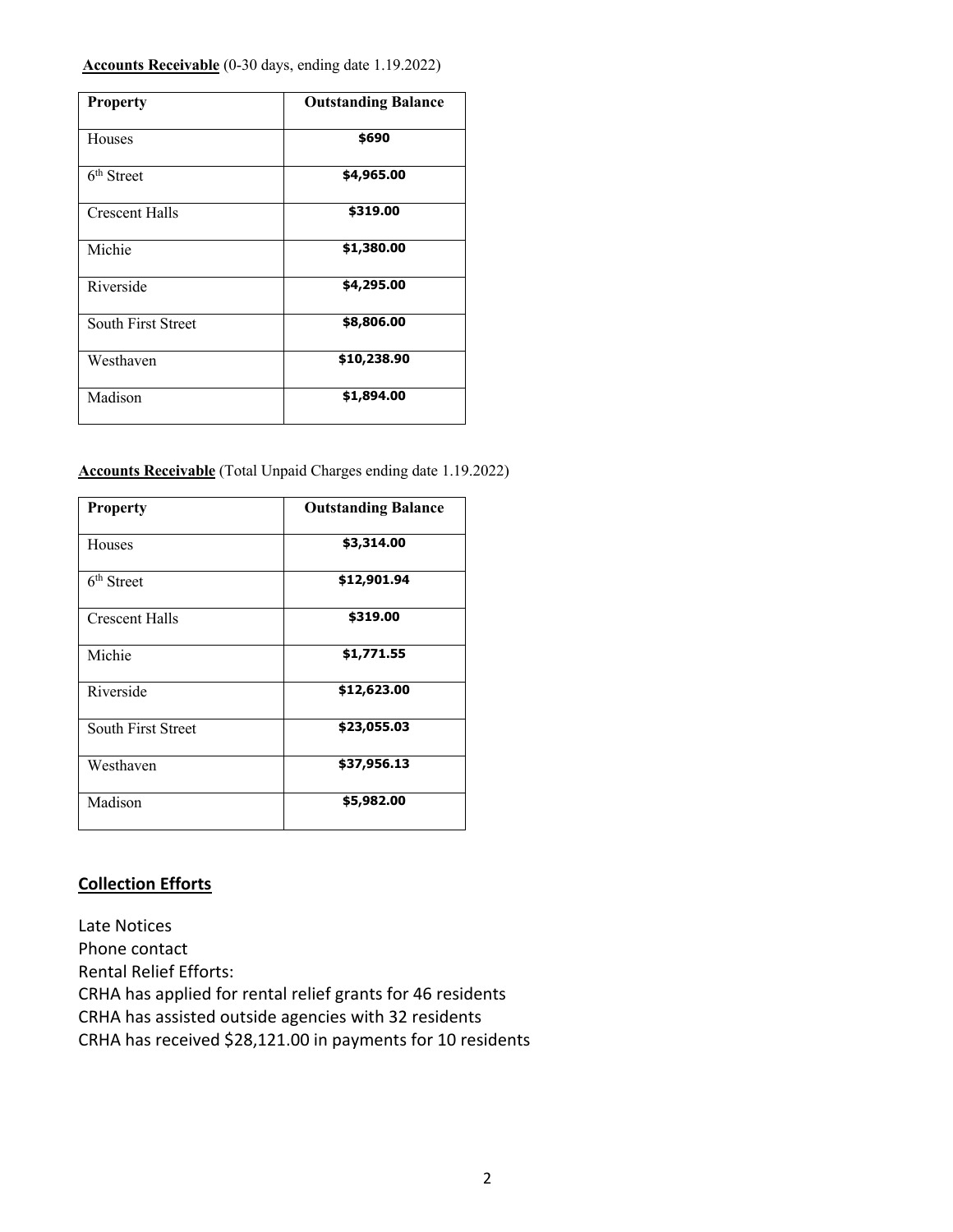### **Case Management Update:**

- 40 Eligibility letters sent
- 0 Unit Offer letter sent
- 0 New Move Admissions during November
- 0 New Move Admissions during December
- 9 End of Participation in November (5 CH)
- 8 End of Participation in December (7 CH)
- 0 End of Participation to date in January (2 scheduled from CH)
- 8 Unit Turn made ready in November (for CH Relocation)
- 3 Unit Turn made ready in December (for CH Relocation)
- 2 Unit Turn made ready to date in January (1 for CH Relocation)

# **Pending Recertifications:**

- $\bullet$  January 0
- $\bullet$  February 2
- $\bullet$  March 30
- $\bullet$  April 12

# **Staff Training:**

VHDA and HUD Eviction Prevention ongoing webinars Weekly Nelrod training webinars Uniform Relocation Assistance ongoing webinars Public Housing Maintenance Plan January 21, 2022 LIHTC and Blended Subsidy January 24-28, 2022 and March 21-25, 2022

#### **Meetings:**

- Safety Meeting (Bi-Monthly on Tuesday evening)
- Resident Services Meeting (Second Tuesday of the month)
- Redevelopment Meeting (First Thursday of the month)
- AMP Staff Meeting (weekly)
- CRHA Senior Management Meeting (Weekly)
- Relocation Assessment Team (Third Monday of the month)

# **Staff Update:**

- Staff continues to distribute community notices as needed.
- Staff continues to educate themselves on community resources, available and newly announced, to provide up to date information to those in need of additional assistance in various situations.
- Staff has begun and will continue education efforts as we prepare for our redevelopment and renovation efforts.